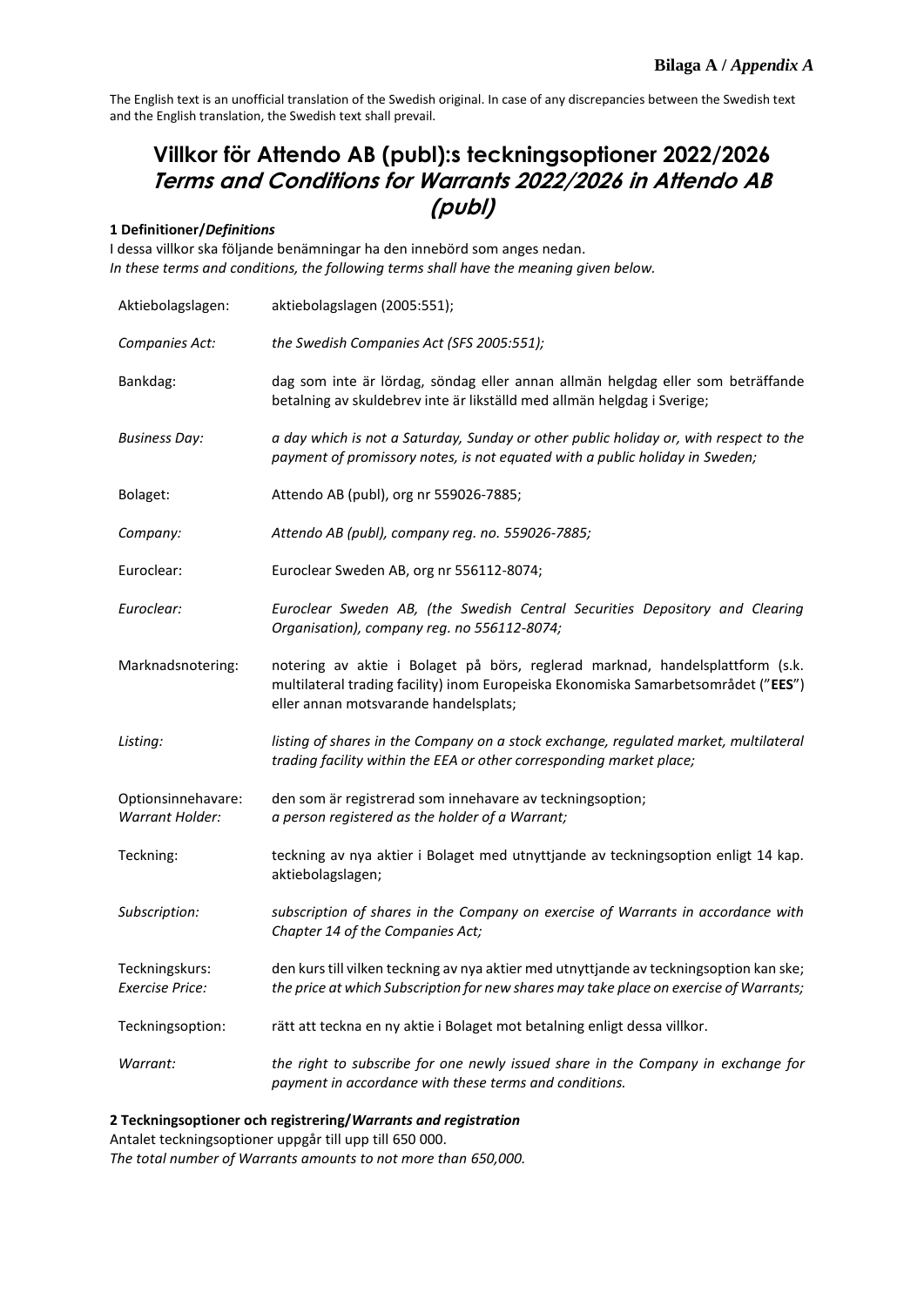## **3 Rätt att teckna nya aktier/***Right to subscribe for new shares*

Varje teckningsoption berättigar optionsinnehavaren till teckning av en ny aktie i Bolaget, till en teckningskurs motsvarande 120 procent av det volymvägda snittet för Bolagets aktie på Nasdaq Stockholm under perioden 5 handelsdagar räknat från och med den 9 maj 2022 (första handelsdagen efter publiceringen av bolagets första kvartalsrapport för 2022). Om, vid teckning av aktie, stängningskursen den handelsdag som närmast föregår nyteckning överstiger 110 kronor, så ska teckningskursen ökas med ett belopp som motsvarar det belopp av nämnda börskurs som överstiger 110 kronor. Teckningskursen ska avrundas till närmast helt tiotal öre, varvid fem öre ska avrundas uppåt.

*Each Warrant entitles the holder thereof to subscribe for one new share in the Company, at an Exercise Price corresponding to 120 per cent of the average volume weighted share price for the Company's share as quoted on Nasdaq Stockholm during the period 5 trading days from 9 May 2022 (the first trading day after the publication of the Company's first interim report for 2022). If, at the time of subscription of shares, the closing price, on the trading day immediately preceding the subscription, exceeds SEK 110, the exercise price shall be increased by the above-mentioned price to the extent that it exceeds SEK 110.* 

Den sålunda framräknade teckningskursen ska avrundas till närmaste helt tiotal öre, varvid fem öre ska avrundas uppåt. Teckningskursen kommer inte att understiga aktiens kvotvärde.

*The exercise price thus calculated shall be rounded off to the nearest whole SEK 0.10, whereupon SEK 0.05 shall be rounded upwards. The subscription price will not be less than the quota value of the share (Sw. kvotvärde).*

Teckningskursen, liksom antalet aktier som varje teckningsoption ger rätt att teckna, kan bli föremål för justering i de fall som anges i punkt 8 nedan.

*The Exercise Price and the number of shares which each Warrant entitles the holder to subscribe for may be recalculated in the circumstances set out in section 8 below.*

Teckning kan endast ske av det hela antal aktier, vartill det sammanlagda antalet teckningsoptioner berättigar och som en och samma optionsinnehavare önskar utnyttja. Vid sådan teckning ska bortses från eventuell överskjutande del av teckningsoption, som inte kan utnyttjas.

*Subscription may only take place in respect of the entire number of shares for which the total number of Warrants entitles the Warrant Holder to subscribe and which a single Warrant Holder desires to exercise. On such Subscription, any excess fractions of Warrants which cannot be exercised shall be disregarded.*

#### **4 Anmälan om teckning/***Application for Subscription*

Anmälan om teckning av aktier kan äga rum under en period om två veckor från dagen för offentliggörande av delårsrapporten för perioden 1 januari-30 juni (Q2) 2025, 1 januari-30 september (Q3) 2025, 1 januari-31 december (Q4) 2025 samt under en period om två veckor från dagen för offentliggörande av delårsrapporten för perioden 1 januari-31 mars (Q1) 2026 eller det tidigare datum som kan följa enligt punkten 8 nedan. Inges inte anmälan om teckning inom ovan angiven tid upphör teckningsoptionen att gälla.

*Application for Subscription of shares may take place during the two-week period from the day of publication of the interim report for the period 1 January- 30 June (Q2) 2025, 1 January-30 September (Q3) 2025, 1 January-31 December (Q4) 2025 and during the two-week period from the day of publication of the interim report for the period 1 January – 31 March (Q1) 2026 or such earlier date as may be determined in accordance with section 8 below. If an application for Subscription is not submitted within the time stated above, the Warrant shall lapse.*

Vid anmälan om teckning ska ifylld anmälningssedel enligt fastställt formulär inges till Bolaget. Anmälan om teckning är bindande och kan inte återkallas.

*On application for Subscription, a completed application form in the predetermined form shall be submitted to the Company. Applications for Subscription are binding and irrevocable.*

#### **5 Betalning för ny aktie/***Payment for new shares*

Vid anmälan om teckning ska betalning samtidigt erläggas för det antal aktier som anmälan om teckning avser. Betalning ska ske kontant till ett av Bolaget anvisat bankkonto.

*On application for Subscription, payment for the number of shares which the application for Subscription covers, shall be made simultaneously. Payment shall be made in cash to a bank account designated by the Company.*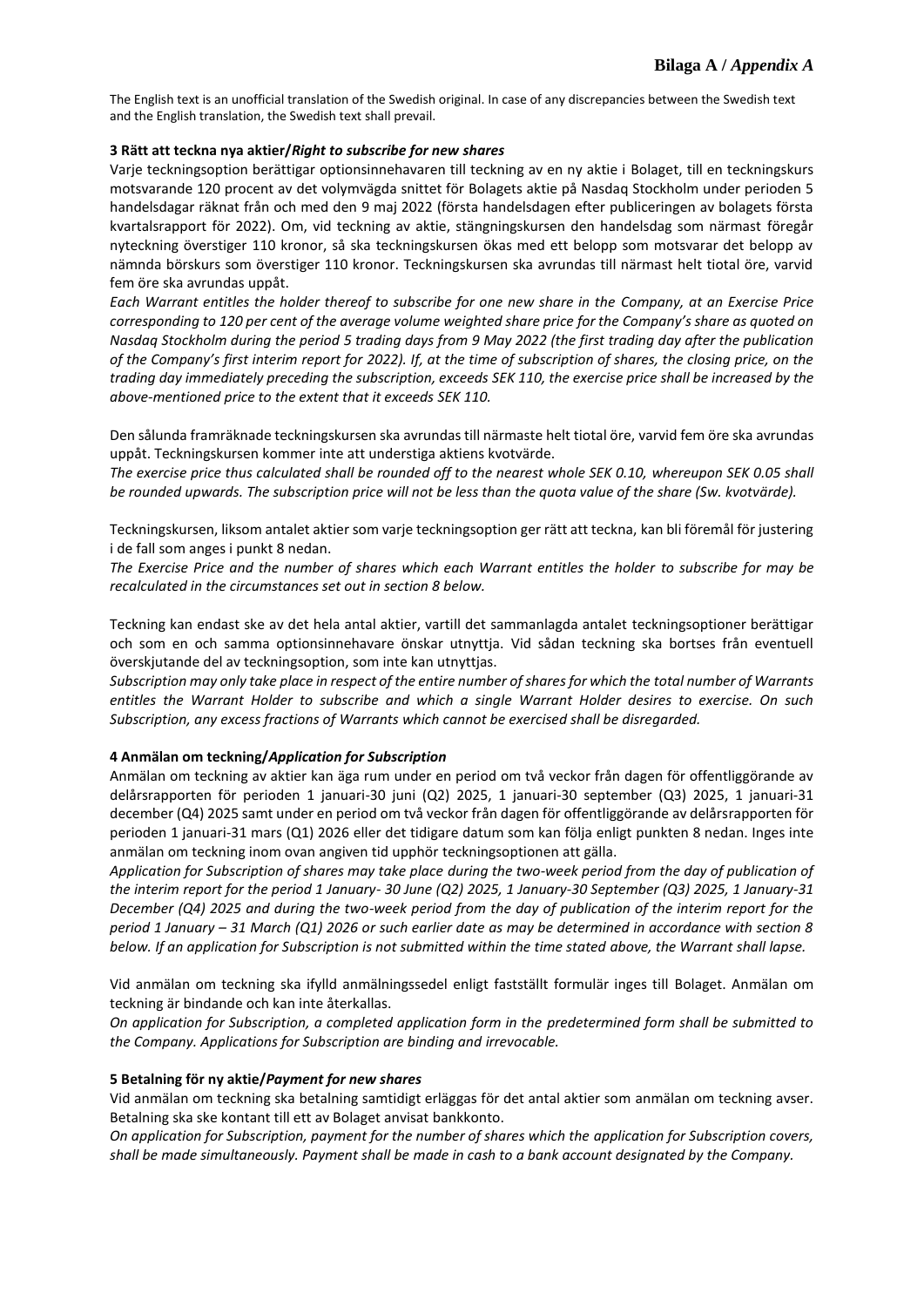# **6 Registrering på avstämningskonto och i aktieboken/***Registration in Securities Account and in the share register*

Sedan betalning för tecknade aktier har erlagts, verkställs teckning genom att de nya aktierna upptas i Bolagets aktiebok och på respektive optionsinnehavares avstämningskonto såsom interimsaktier. Sedan registrering har skett hos Bolagsverket blir registreringen av de nya aktierna i aktieboken och på avstämningskontot slutgiltig. Som framgår av punkten 8 nedan senareläggs i vissa fall tidpunkten för sådan registrering.

*Following payment for subscribed shares, Subscription shall be effected through the registration of the new shares as interim shares in the Company's share register and on the respective Warrant Holder's Securities Account. Following registration with the Swedish Companies Registration Office, the registration of the new shares in the share register and on Securities Accounts will become definitive. According to section 8 below such registration might in certain circumstances be postponed.*

### **7 Utdelning på ny aktie/***Dividends on new shares*

Aktie som utgivits efter teckning medför rätt till vinstutdelning första gången på den avstämningsdag för utdelning som infaller närmast efter det att teckning verkställts.

*Shares issued following Subscription shall entitle the holders thereof to participate in the distribution of dividends for the first time on the record date that occurs immediately following the Subscription.*

# **8 Omräkning av teckningskurs och antal aktier**

## **/***Recalculation of Exercise Price and the number of shares*

Beträffande den rätt som ska tillkomma optionsinnehavare i de situationer som anges nedan ska följande gälla: *The following provisions shall govern the rights that vests in Warrant Holder in the events described below:*

### **A Fondemission/***Bonus issue*

Vid fondemission ska teckning - där anmälan om teckning görs på sådan tid att tilldelning av aktier inte kan verkställas senast på femte vardagen före den bolagsstämma som ska pröva frågan om fondemission - verkställas först sedan stämman beslutat om fondemissionen. Aktier som tillkommer på grund av teckning som verkställs efter beslutet om fondemission upptas på optionsinnehavares avstämningskonto såsom interimsaktier, vilket innebär att sådana aktier inte omfattas av beslut om fondemission. Slutlig registrering på avstämningskonto sker först efter avstämningsdagen för fondemissionen.

*In the event of a bonus issue, where an application for Subscription is submitted at such time that the allotment of shares cannot be made on or before the fifth weekday prior to the general meeting which resolves to make the bonus issue, Subscription shall be effected only after the general meeting has adopted a resolution approving the bonus issue. Shares which vest pursuant to Subscription effected after the adoption of a resolution approving the bonus issue shall be registered in the Warrant Holder's Securities Account as interim shares, and accordingly such shares shall not entitle the holder thereof to participate in the bonus issue. Definitive registration in Securities Accounts shall only take place after the record date for the bonus issue.*

Vid teckning som verkställs efter beslut om fondemission tillämpas en omräknad teckningskurs liksom ett omräknat antal aktier som varje teckningsoption ger rätt att teckna. Omräkningarna utförs av Bolaget enligt följande:

*In conjunction with Subscription which is effected after the adoption of a resolution to make a bonus issue, a recalculated Exercise Price as well as a recalculated number ofshares for which each Warrant entitles the Warrant Holder to subscribe shall be applied. The recalculation shall be carried out by the Company in accordance with the following formula:*

Omräknad teckningskurs = (föregående teckningskurs) x (antalet aktier i Bolaget före fondemissionen) / (antalet aktier i Bolaget efter fondemissionen)

*Recalculated Exercise Price = (previous Exercise Price) x (the number of shares in the Company prior to the bonus issue) / (the number of shares in the Company after the bonus issue)*

Omräknat antal aktier som varje teckningsoption ger rätt att teckna = (föregående antal aktier som varje teckningsoption berättigar till teckning av) x (antalet aktier i Bolaget efter fondemissionen) / (antalet aktier i Bolaget före fondemissionen)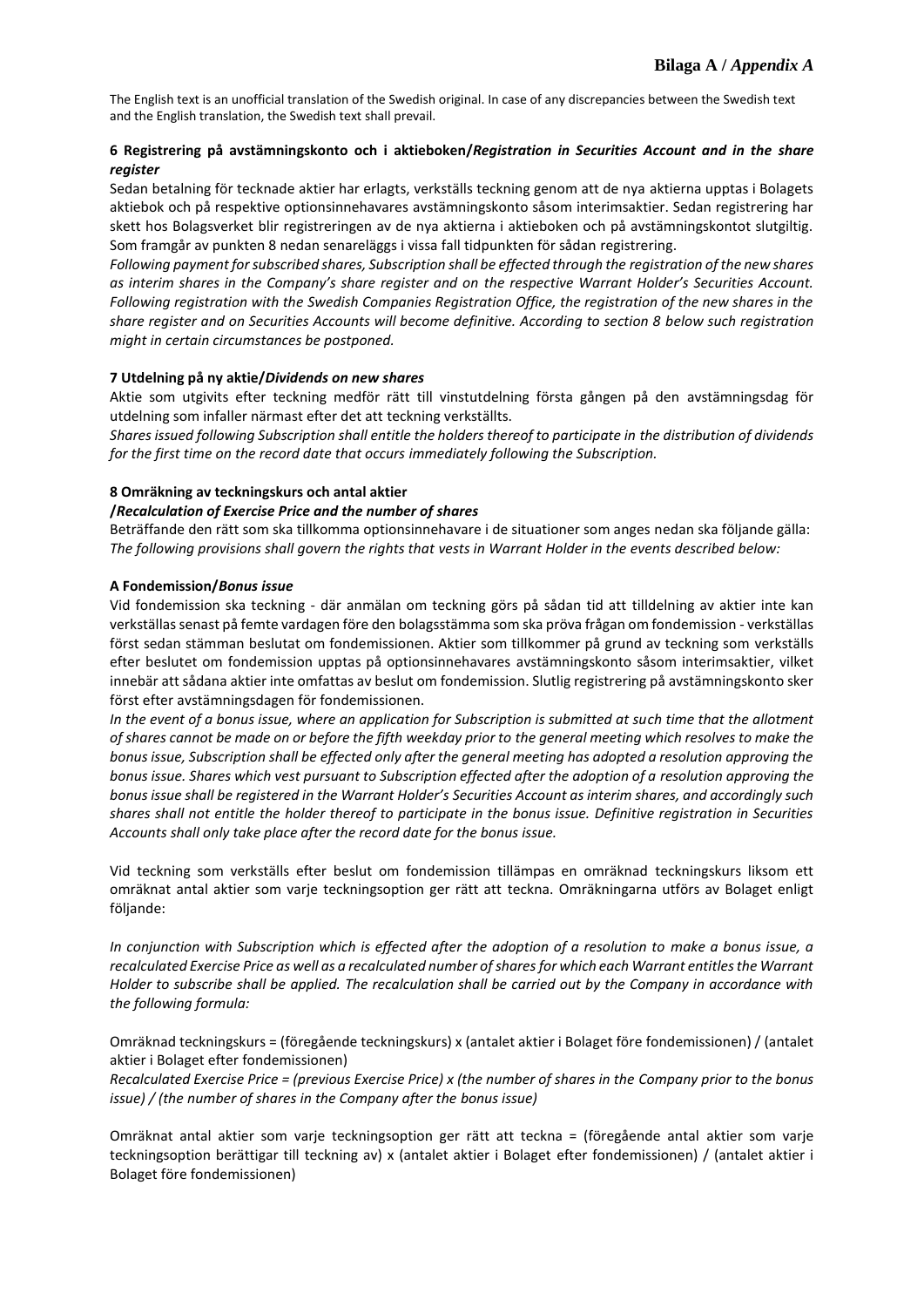*Recalculated number of shares for which each Warrant entitles the Warrant Holder to subscribe = (previous number of shares for which each Warrant entitled the holder to subscribe) x (the number of shares in the Company after the bonus issue) / (the number of shares in the Company prior to the bonus issue).*

Den enligt ovan omräknade teckningskursen och det omräknade antalet aktier som varje teckningsoption ger rätt att teckna ska fastställas av Bolaget snarast efter bolagsstämmans beslut om fondemissionen.

*The Exercise Price and the number of shares which each Warrant entitles the holder to subscribe for, recalculated as set out above, shall be determined by the Company as soon as possible after the general meeting has adopted a resolution approving the bonus issue.*

#### **B Sammanläggning eller uppdelning av aktien i Bolaget/***Reverse share split or share split*

Genomför Bolaget en sammanläggning eller uppdelning (split) av aktierna, ska bestämmelserna i moment A ovan äga motsvarade tillämpning. Såsom avstämningsdag ska anses den dag då sammanläggningen eller uppdelningen verkställs av Euroclear på begäran av Bolaget.

*In the event the Company effects a reverse share split or share split, the provisions of sub- section A above shall apply mutatis mutandis. The record date shall be deemed to be the date on which the reverse share split or share split is carried out by Euroclear at the request of the Company.*

### **C Nyemission/***New issue*

Genomför Bolaget en nyemission av aktier mot kontant betalning eller kvittning med företrädesrätt för aktieägarna, ska följande gälla beträffande rätten till att delta i nyemissionen för aktie som tillkommit på grund av teckning med utnyttjande av teckningsoption.

*If the Company issues new shares subject to pre-emption rights for shareholders to subscribe for new shares in exchange for cash payment or by set off, the following shall apply with respect to the right to participate in the new issue for shareholders whose shares vest as a consequence of Subscription on exercise of the Warrant:*

1. Beslutas nyemissionen av styrelsen under förutsättning av bolagsstämmans godkännande eller med stöd av bolagsstämmans bemyndigande, ska i beslutet om nyemissionen anges den senaste dag då teckning ska vara verkställd för att aktie, som tillkommit genom teckning enligt dessa villkor, ska medföra rätt att delta i nyemissionen.

*If the board of directors of the Company has resolved to carry out a new issue conditional upon the approval of the general meeting of the shareholders or pursuant to authorisation granted by the general meeting of the shareholders, the resolution of the new issue shall state the last day on which Subscription must be effected in order to entitle the holders of the shares held pursuant to Subscription according to these terms and conditions to participate in the new issue.*

2. Beslutas nyemissionen av bolagsstämman, ska teckning där anmälan om teckning görs på sådan tid, att teckningen inte kan verkställas senast på femte vardagen före den bolagsstämma som ska pröva frågan om nyemission verkställas först sedan stämman beslutat om denna. Aktier som tillkommer på grund av teckning som verkställs efter emissionsbeslutet upptas interimistiskt på avstämningskonto, vilket innebär att de inte ger rätt att delta i nyemissionen. Slutlig registrering på avstämningskonto sker först efter avstämningsdagen för nyemissionen.

*If the general meeting adopts a resolution to issue new shares, where an application for Subscription is submitted at such time that it cannot be effected on or before the fifth weekday prior to the general meeting which shall resolve on the new issue, Subscription shall only be effected following the adoption of a resolution with respect thereto by the general meeting. Shares which vest as a consequence of such Subscription shall be registered in the Securities Account as interim shares, and accordingly shall not entitle the holders to participate in the new issue. Definitive registration in Securities Accounts shall only take place after the record date for the new issue.*

Vid teckning som verkställs på sådan tid att rätt till att delta i nyemissionen inte föreligger tillämpas en omräknad teckningskurs och ett omräknat antal aktier som varje teckningsoption ger rätt att teckna. Omräkningarna ska utföras av Bolaget enligt följande:

*Where Subscription is effected at such time that no right to participate in the new issue arises, a recalculated Exercise Price as well as a recalculated number of shares for which each Warrant entitles the holder to subscribe shall apply. Recalculations shall be made by the Company in accordance with the following formulae:*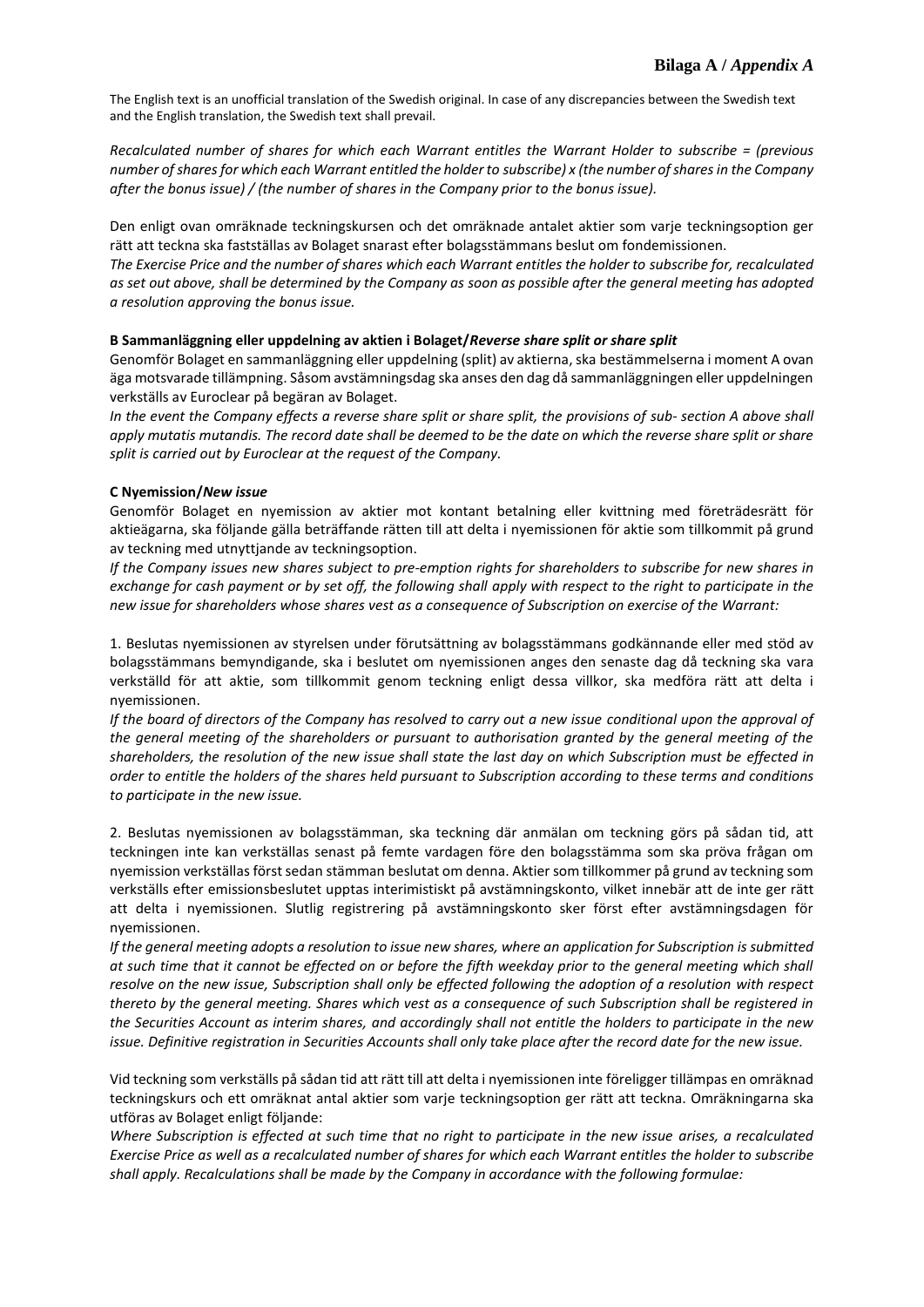Omräknad teckningskurs = (föregående teckningskurs) x (aktiens genomsnittliga marknadskurs under den i emissionsbeslutet fastställda teckningstiden ("aktiens genomsnittskurs")) / (aktiens genomsnittskurs ökad med det på grundval därav framräknade teoretiska värdet på teckningsrätten)

*Recalculated Exercise Price = (previous Exercise Price) x (the average quoted price of the share during the subscription period stated in the resolution approving the issue ("average price of the share")) / (the average price of the share increased by the theoretical value of the subscription right calculated on the basis thereof).*

Omräknat antal aktier = (föregående antal aktier, som varje teckningsoption ger rätt att teckna) x (aktiens genomsnittskurs ökad med det på grundval därav framräknade teoretiska värdet på teckningsrätten) / (aktiens genomsnittskurs)

*Recalculated number of shares for which each Warrant entitles the holder to subscribe = (previous number of shares for which each Warrant entitled the holder to subscribe) x (the average price of the share increased by the theoretical value of the subscription right calculated on the basis thereof) / (the average price of the share).*

Aktiens genomsnittskurs ska anses motsvara genomsnittet av det för varje handelsdag under teckningstiden framräknade medeltalet av den under dagen noterade högsta och lägsta betalkursen enligt den kurslista på vilken aktien är noterad. I avsaknad av notering av betalkurs ska i stället den senaste noterade köpkursen ingå i beräkningen. Noteras varken betalkurs eller köpkurs under viss dag, ska vid beräkningen av aktiens genomsnittskurs bortses från sådan dag.

*The average price of the share shall be deemed to be the equivalent of the average calculated mean value, for each trading day during the subscription period, of the highest and lowest quoted paid price on that day according*  to the list on which the shares are quoted. In the absence of a quoted paid price, the bid price shall form the basis *for the calculation. Days on which neither a paid price nor a bid price is quoted shall be excluded from the calculation.*

Det teoretiska värdet på teckningsrätten ska beräknas enligt följande: *The theoretical value of the subscription right is calculated in accordance with the following formulae:*

Teoretiskt värde på teckningsrätten = (det nya antal aktier som högst kan kommat att utges enligt emissionsbeslutet) x ((aktiens genomsnittskurs) - (emissionskursen för den nya aktien)) / (antalet aktier före emissionsbeslutet)

*Theoretical value of subscription right = (the maximum number of new shares which may be issued pursuant to the resolution approving the issue) x ((the average price of the share) (the issue price of the new share)) / (the number of shares prior to the adoption of the resolution approving the issue).*

Uppstår härvid ett negativt värde, ska det teoretiska värdet på teckningsrätten bestämmas till noll. *If this results in a negative value, the theoretical value of the subscription right shall be deemed to be zero.*

Den enligt ovan omräknade teckningskursen och det omräknade antalet aktier som varje teckningsoption ger rätt att teckna ska fastställas av Bolaget två bankdagar efter utgången av teckningstiden och tillämpas vid varje nyteckning som verkställs därefter.

*The Exercise Price and the number of shares for which each Warrant entitles the holder to subscribe, recalculated as set out above, shall be determined by the Company two Business Days after the expiry of the subscription period and shall apply to each Subscription effected thereafter.*

Om Bolagets aktier vid tidpunkten för emissionsbeslutet inte är föremål för marknadsnotering, ska en häremot svarande omräkning ske, dels av teckningskursen, dels av det antal aktier som varje teckningsoption ger rätt att teckna. Omräkningen, som ska utföras av Bolaget, ska ha som utgångspunkt att värdet på teckningsoptionerna ska lämnas oförändrat.

*If the Company's shares at the time of the resolution to issue the new share, are not subject to a Listing, a corresponding recalculation of the Exercise Price and the number of shares for which each Warrant entitles the holder to subscribe shall take place. The recalculation, which shall be made by the Company, shall be based on the assumption that the value of the Warrants shall remain unchanged.*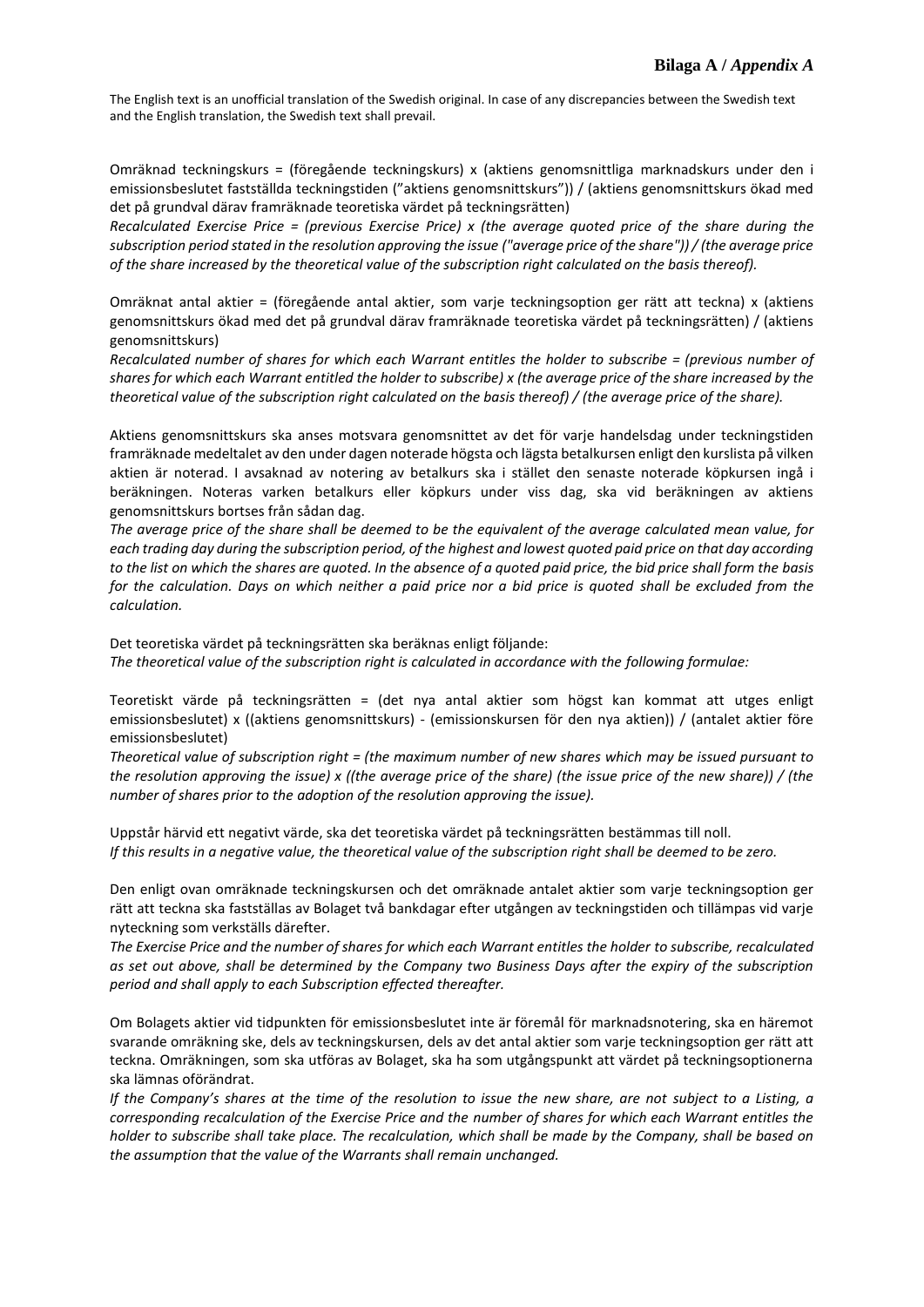Under tiden innan den omräknade teckningskursen och det omräknade antalet aktier som varje teckningsoption ger rätt att teckna har fastställts, verkställs aktieteckning endast preliminärt, varvid det antal aktier som varje teckningsoption före omräkning berättigar till teckning upptas intermistiskt på avstämningskonto. Slutlig registrering på avstämningskonto sker först sedan den omräknade teckningskursen och det omräknade antalet aktier som varje teckningsoption ger rätt att teckna har fastställts.

*During the period prior to the determination of the recalculated Exercise Price and the recalculated number of shares for which each Warrant entitles the holder to subscribe, Subscription shall only be effected on a preliminary basis, whereby the number of shares each Warrant entitles the holder to subscribe for prior to recalculation shall be registered in the Securities Account on an interim basis. Definitive registration in Securities Accounts shall be made following determination of the recalculated Exercise Price and the recalculated number of shares for which each Warrant entitles the holder to subscribe.*

### **D Emission av teckningsoptioner eller konvertibler enligt 14 respektive 15 kap. aktiebolagslagen/***Issue of convertible bonds or warrants in accordance with Chapter 14 and 15 of the Companies Act*

Genomför Bolaget en emission av teckningsoptioner eller konvertibler, i båda fallen med företrädesrätt för aktieägarna att teckna sådana aktierelaterade instrument mot kontant betalning eller kvittning, ska beträffande rätten till delta i emissionen för aktie som utgivits vid teckning bestämmelserna i moment C, första stycket punkterna 1 och 2 äga motsvarande tillämpning.

*In the event the Company issues convertible bonds or warrants, in both cases subject to pre-emption rights for the shareholders to subscribe for such equity related instrument in exchange for cash payment or by set off, the provisions of sub-section C, first paragraph, sub-paragraphs 1 and 2 shall apply mutatis mutandis in respect of the right to participate in the issue for any share which has been issued through Subscription.*

Vid teckning som verkställs på sådan tid att rätt till att delta i emissionen inte föreligger, tillämpas en omräknad teckningskurs och ett omräknat antal aktier som varje teckningsoption ger rätt att teckna. Omräkningarna ska utföras av Bolaget enligt följande:

*Where Subscription is effected at such time that no right to participate in the new issue arises, a recalculated Exercise Price as well as a recalculated number of shares for which each Warrant entitles the holder to subscribe shall apply. Recalculations shall be made by the Company in accordance with the following formulae:*

Omräknad teckningskurs = (föregående teckningskurs) x (aktiens genomsnittliga marknadskurs under den i emissionsbeslutet fastställda teckningstiden ("aktiens genomsnittskurs) / (aktiens genomsnittskurs ökad med teckningsrättens värde) *Recalculated Exercise Price = (previous Exercise Price) x (the average quoted price of the share during the relevant period stated in the resolution approving the issue ("average price of the share")) / (the average price of the share increased by the value of the subscription right).*

Omräknat antal aktier = (föregående antal aktier som varje teckningsoption berättigar till teckning av) x (aktiens genomsnittskurs ökad med teckningsrättens värde) / (aktiens genomsnittskurs).

*Recalculated number of shares for which each Warrant entitles the holder to subscribe = (previous number of shares for which each Warrant entitled the holder to subscribe) x (the average price of the share increased by the value of the subscription right) / (the average price of the share).*

Aktiens genomsnittskurs beräknas i enlighet med vad som angivits i moment C ovan. *The average price of the share shall be calculated in accordance with the provisions of sub-section C above.*

Teckningsrättens värde ska anses motsvara genomsnittet av det för varje handelsdag under teckningstiden framräknade medeltalet av den under dagen noterade högsta och lägsta betalkursen enligt den kurslista på vilken teckningsrätten är noterad. I avsaknad av notering av betalkurs ska i stället den senaste noterade köpkursen ingå i beräkningen. Noteras varken betalkurs eller köpkurs under viss dag, ska vid beräkningen av teckningsrättens värde bortses från sådan dag.

*The value of the subscription right shall be deemed to be the equivalent of the average calculated mean value, for each trading day during the subscription period, of the highest and lowest quoted paid price on that day according to list on which the subscription rights are quoted. In the absence of a quoted paid price, the quoted bid price shall form the basis for the calculation. Days on which neither a paid price nor a bid price is quoted shall be excluded from the calculation.*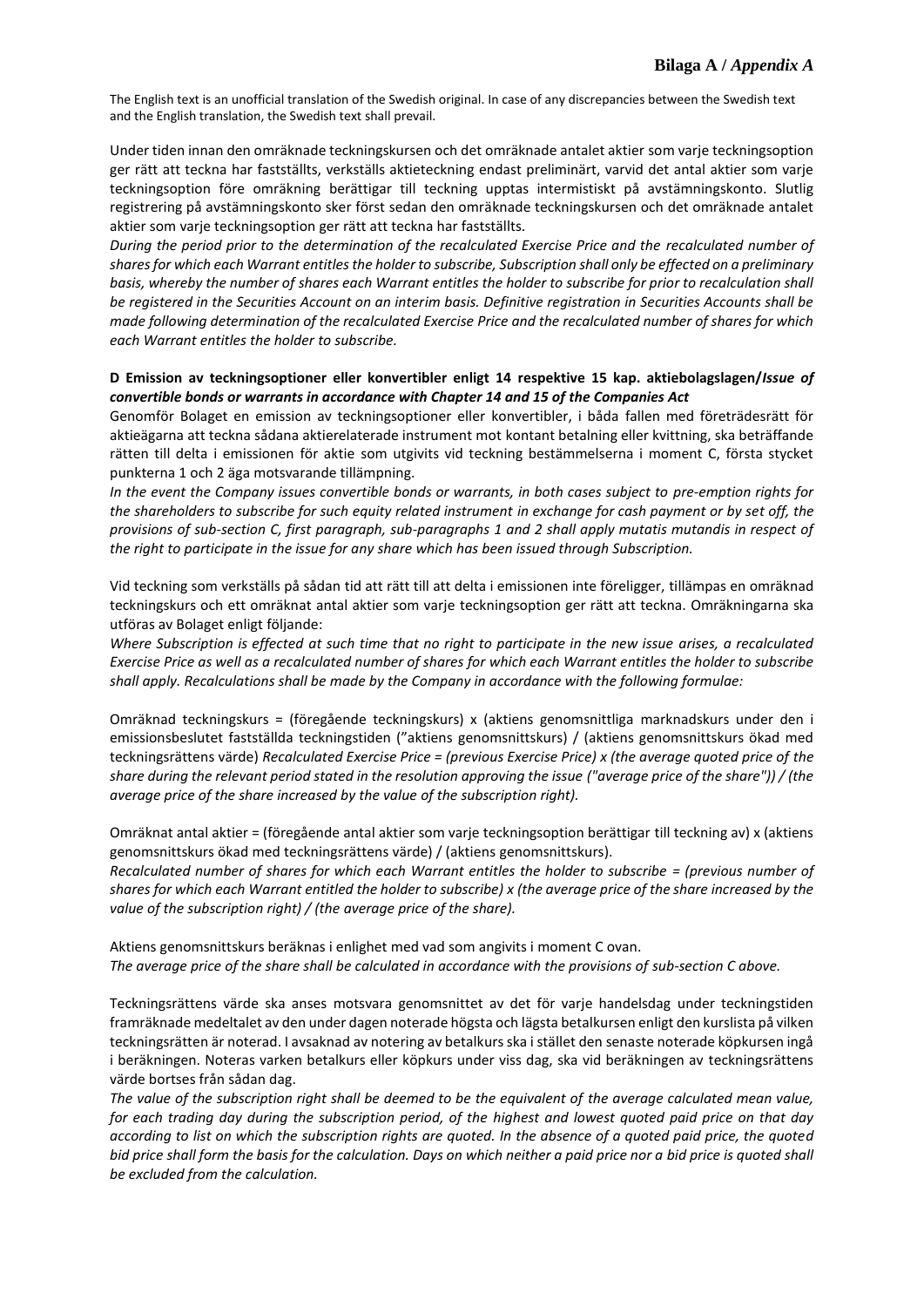Om teckningsrätten inte är föremål för notering, ska teckningsrättens värde så långt möjligt fastställas med ledning av den förändring i marknadsvärde avseende Bolagets aktier som kan bedömas ha uppkommit till följd av emissionen av teckningsoptionerna eller konvertiblerna.

*If the subscription rights are not subject to a Listing, the value of the subscription right shall, to the greatest extent possible, be determined based upon the change in the market value of the Company's shares which may be deemed to have occurred as a consequence of the issue of the convertible bonds or warrants.*

Den enligt ovan omräknade teckningskursen och det omräknade antalet aktier som varje teckningsoption ger rätt att teckna ska fastställas av Bolaget två bankdagar efter utgången av teckningstiden för emissionen och tillämpas vid varje teckning som verkställs därefter.

*The Exercise Price and the number of shares for which each Warrant entitles the holder to subscribe, recalculated as set out above, shall be determined by the Company two*

*Business Days after the expiry of the subscription period and shall apply to each Subscription effected thereafter.*

Om Bolagets aktier vid tidpunkten för emissionsbeslutet inte är föremål för marknadsnotering, ska en häremot svarande omräkning ske, dels av teckningskursen, dels av det antal aktier som varje teckningsoption ger rätt att teckna. Omräkningen, som ska utföras av Bolaget, ska ha som utgångspunkt att värdet på teckningsoptionerna ska lämnas oförändrat.

*If the Company's shares, at the time of the resolution to issue the notes, are not subject to a Listing, a corresponding recalculation of the Exercise Price and the number of shares for which each Warrant entitles the holder to subscribe shall take place. The recalculation, which shall be made by the Company, shall be based on the assumption that the value of the Warrants shall remain unchanged.*

Vid teckning som verkställs under tiden innan den omräknade teckningskursen och det omräknade antalet aktier som varje teckningsoption ger rätt att teckna har fastställts, ska bestämmelserna i moment C stycket 10 ovan äga motsvarande tillämpning

*Upon Subscription effected during the period prior to the determination of the recalculated Exercise Price and the recalculated number of shares for which each Warrant entitles the holder to subscribe, the terms and conditions in sub-section C paragraph 10 shall apply.*

#### **E Vissa andra fall av erbjudanden till aktieägarna/***Other offers to shareholders*

Skulle Bolaget i andra fall än som avses i moment A-D ovan lämna erbjudande till aktieägarna att, med företrädesrätt till aktieägarna enligt principerna i 13 kap 1 § aktiebolagslagen, av Bolaget förvärva värdepapper eller rättighet av något slag eller besluta att, enligt ovan nämnda principer, till aktieägarna utdela sådana värdepapper eller rättigheter utan vederlag, ska vid teckning som påkallas på sådan tid, att därigenom erhållen aktie inte medför rätt att delta i erbjudandet, tillämpas en omräknad teckningskurs och ett omräknat antal aktier som varje teckningsoption ger rätt att teckna. Omräkningen ska utföras av Bolaget enligt följande:

*Where the Company, in circumstances other than those referred to in sub-sections A-D above, makes offers to the shareholders, subject to pre-emption rights for the shareholders in accordance with the principles set out in Chapter 13, section 1 of the Companies Act, to acquire securities or rights of any type from the Company or resolves, in accordance with the principles mentioned above, to distribute such securities or rights to the shareholders without consideration, in conjunction with Subscription which is effected at such time that the shares thereby received do not entitle the holder to participate in the offer, a recalculated Exercise Price as well as a recalculated number of shares for which each Warrant entitles the holder to subscribe shall apply. Recalculations shall be made by the Company in accordance with the following formulae:*

Omräknad teckningskurs = (föregående teckningskurs) x (aktiens genomsnittliga marknadskurs under den i erbjudandet fastställda anmälningstiden ("aktiens genomsnittskurs") / (aktiens genomsnittskurs ökad med värdet av rätten till att delta i erbjudandet ("inköpsrättens värde")

*Recalculated Exercise Price = (previous Exercise Price) x (the average quoted price of the share during the application period for the offer ("average price of the share")) / (the average price of the share increased by the value of the right to participate in the offer ("value of the purchase right").*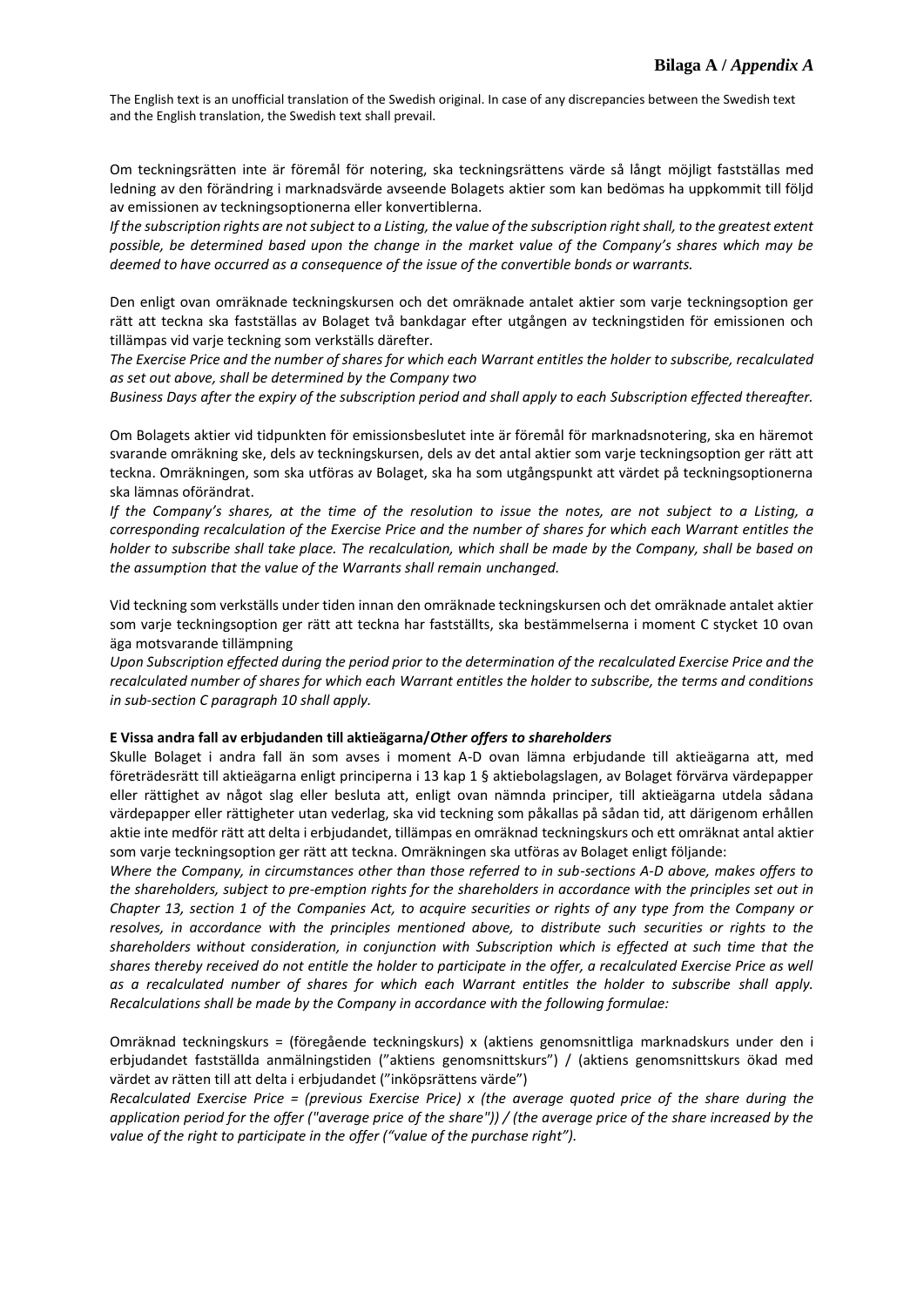Omräknat antal aktier = (föregående antal aktier som varje teckningsoption ger rätt att teckna) x (aktiens genomsnittskurs ökad med inköpsrättens värde) / (aktiens genomsnittskurs)

*Recalculated number of shares for which each Warrant entitles the holder to subscribe = (previous number of shares for which each Warrant entitled the holder to subscribe) x (the average price of the share increased by the value of the purchase right) / (the average price of the share).*

Aktiens genomsnittskurs beräknas i enlighet med bestämmelserna i moment C ovan. *The average price of the share shall be calculated in accordance with the provisions of sub-section C above.*

För det fall aktieägarna erhållit inköpsrätter och handel med dessa ägt rum, ska värdet av rätten att delta i erbjudandet anses motsvara inköpsrättens värde. Inköpsrättens värde ska härvid anses motsvara genomsnittet av det för varje handelsdag under anmälningstiden framräknade medeltalet av den under dagen noterade högsta och lägsta betalkursen enligt den kurslista på viken inköpsrätten noteras. I avsaknad av noterad betalkurs ska i stället den senaste noterade köpkursen ingå i beräkningen. Noteras varken betalkurs eller köpkurs under viss dag, ska vid beräkningen av inköpsrättens värde bortses från sådan dag.

*Where shareholders have received purchase rights and trading in these has taken place, the value of the right to participate in the offer shall be deemed to be equivalent to the value of the purchase rights. For this purpose, the value of the purchase right shall be deemed to be equivalent to the average calculated mean value, for each trading day during the application period, of the highest and lowest quoted paid price during the day according to list on which the purchase rights are quoted. In the absence of a quoted paid price, the quoted bid price shall form the basis for the calculation. Days on which neither a paid price nor a bid price is quoted shall be excluded from the calculation.*

För det fall aktieägarna inte erhållit inköpsrätter eller om sådan handel med inköpsrätter som avses i föregående stycke inte ägt rum, ska omräkning av teckningskurs ske med tillämpning så långt möjligt av de principer som anges ovan i detta moment E, varvid följande ska gälla. Om notering sker av de värdepapper eller rättigheter som erbjuds aktieägarna, ska värdet av rätten att delta i erbjudandet anses motsvara genomsnittet av det för varje handelsdag under 25 handelsdagar från och med första dagen för sådan notering framräknade medeltalet av den under dagen noterade högsta och lägsta betalkursen vid affärer i dessa värdepapper eller rättigheter på den marknadsplats vid vilken nämnda värdepapper eller rättigheter är noterade, i förekommande fall minskat med det vederlag som betalats för dessa i samband med erbjudandet. I avsaknad av noterad betalkurs ska i stället den senaste noterade köpkursen ingå i beräkningen. Noteras varken betalkurs eller köpkurs under viss dag, ska vid beräkningen av värdet av rätten att delta i erbjudandet bortses från sådan dag. Vid omräkning enligt detta stycke av teckningskursen och det antal aktier som varje teckningsoption ger rätt att teckna, ska nämnda period om 25 handelsdagar anses motsvara den i erbjudandet fastställda anmälningstiden enligt första stycket i detta moment E.

*If the shareholders do not receive purchase rights or where such trading in purchase rights as referred to in the preceding paragraph otherwise does not take place, the recalculation of the Exercise Price shall be made as far as possible by applying the principles set out above in this sub-section E and the following shall apply. Where listing of the securities or rights offered to the shareholders takes place, the value of the right to participate in the offer shall be deemed to be equivalent to the average calculated mean value, for each trading day during the period of 25 trading days calculated from the first day of listing, of the highest and lowest transaction prices quoted for trades in such securities or rights reduced, where appropriate, by the consideration paid for these in conjunction with the offer. In the absence of a quoted paid price, the quoted bid price shall form the basis for the calculation. Days on which neither a paid price nor a bid price is quoted shall be excluded from the calculation of the value of the right to participate in the offer. In the recalculation of the Exercise Price and the number of shares for which each Warrant entitles the holder to subscribe, the period of 25 trading days referred to above shall be deemed to be the application period determined for the offer pursuant to the first paragraph of this Section E.*

Om notering inte sker av de värdepapper eller rättigheter som erbjuds aktieägarna, ska värdet av rätten att delta i erbjudandet så långt möjligt fastställas med ledning av den förändring i marknadsvärde avseende Bolagets aktier som kan bedömas ha uppkommit till följd av erbjudandet.

*Where no listing of such securities or rights offered to the shareholders takes place, the value of the right to participate in the offer shall, to the greatest extent possible, be determined based on the change in the market value of the Company's shares which may be deemed to have occurred as a consequence of the offer.*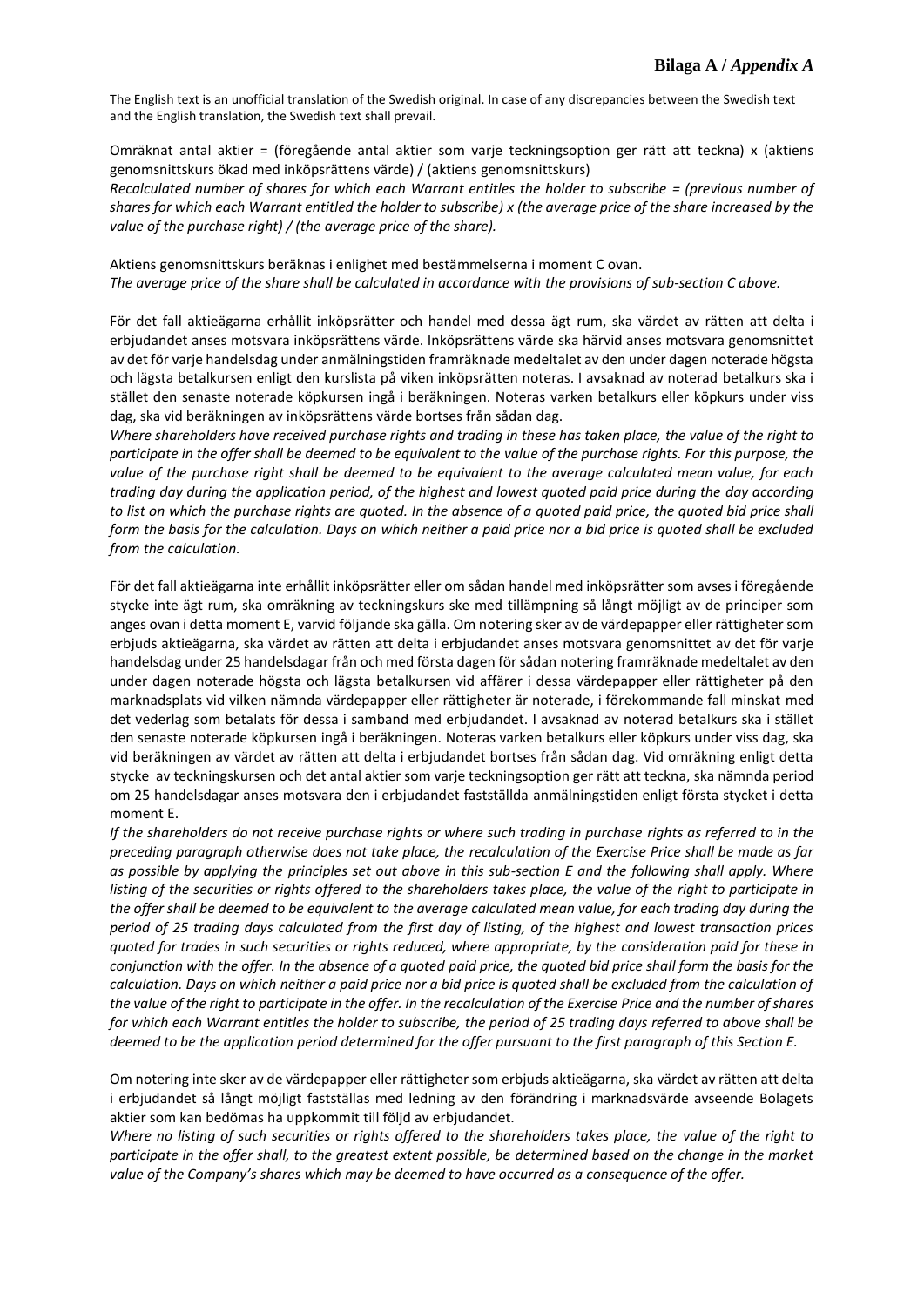Den enligt ovan omräknade teckningskursen och det antal aktier som varje teckningsoption ger rätt att teckna ska fastställas av Bolaget snarast efter det att värdet av rätten att delta i erbjudandet kunnat beräknas. *The Exercise Price and the number of shares for which each Warrant entitles the holder to subscribe, recalculated in accordance with the above, shall be determined by the Company as soon as possible after it becomes possible to calculate the value of the right to participate in the offer.*

Om Bolagets aktier vid tidpunkten för erbjudandet inte är föremål för marknadsnotering, ska en häremot svarande omräkning ske, dels av teckningskursen, dels av det antal aktier som varje teckningsoption ger rätt att teckna. Omräkningen, som ska utföras av Bolaget, ska ha som utgångspunkt att värdet på teckningsoptionerna ska lämnas oförändrat.

*If the Company's shares, at the time of the offer, are not subject to a Listing, a corresponding recalculation of the Exercise Price and the number of shares for which each Warrant entitles the holder to subscribe shall take place. The recalculation, which shall be made by the Company, shall be based on the assumption that the value of the Warrants shall remain unchanged.*

Vid teckning som verkställs under tiden innan den omräknade teckningskursen och det omräknade antalet aktier som varje teckningsoption ger rätt att teckna har fastställts, ska bestämmelserna i moment C stycket 10 ovan äga motsvarande tillämpning

*Upon Subscription effected during the period prior to the determination of the recalculated Exercise Price and the recalculated number of shares for which each Warrant entitles the holder to subscribe, the terms and conditions in sub-section C paragraph 10 shall apply.*

### **F Likabehandling av optionsinnehavare och aktieägare/***Equal treatment of Warrant Holders and shareholders*

Vid nyemission av aktier mot kontant betalning med företrädesrätt för aktieägarna eller emission enligt 14 eller 15 kap aktiebolagslagen mot kontant betalning med företrädesrätt för aktieägarna, får Bolaget besluta att ge samtliga optionsinnehavare samma företrädesrätt som aktieägarna. Därvid ska varje optionsinnehavare, utan hinder av att aktieteckning inte har skett eller verkställts, anses vara ägare till det antal aktier som optionsinnehavaren skulle ha erhållit, om aktieteckning verkställts enligt den teckningskurs och det antal aktier som varje teckningsoption ger rätt att teckna som gällde vid tidpunkten för emissionsbeslutet.

*Where the Company issues new shares or makes an issue pursuant to Chapters 14 or 15 of the Companies Act, with pre-emption rights for shareholders to subscribe for equity related instruments in exchange for cash payment, the Company may grant all Warrant Holders the same pre-emption rights as the shareholders. In conjunction therewith, each Warrant Holder, irrespective of whether subscription for shares has been made, shall be deemed to be the owner of the number of shares which such Warrant Holder would have received, had Subscription on the basis of the Warrant been effected in respect of the Exercise Price, and the number of shares for which each Warrant entitles the holder to subscribe, in effect at the time of the resolution to issue the shares.*

Om Bolaget beslutar att lämna ett sådant erbjudande som beskrivs i moment E ovan, ska vad som anges i föregående stycke tillämpas på motsvarande sätt, dock att det antal aktier som optionsinnehavaren ska anses vara ägare till i sådant fall ska fastställas på grundval av den teckningskurs och det antal aktier som varje teckningsoption ger rätt att teckna vid tidpunkten för beslutet att lämna erbjudandet.

*If the Company resolves to make an offer to the shareholders as described in subsection E above, what has been stated in the preceding paragraph shall apply mutatis mutandis. However, the number of shares of which each warrant holder shall be deemed to be the owner shall, in such circumstances, be determined on the basis of the Exercise Price, and the number of shares for which each Warrant entitles the holder to subscribe, in effect at the time of the resolution to make the offer.*

Om Bolaget beslutar att ge optionsinnehavarna företrädesrätt i enlighet med vad som anges i detta moment F, ska ingen omräkning ske enligt moment C, D eller E ovan av teckningskursen eller det antal aktier som varje teckningsoption ger rätt att teckna.

*If the Company resolves to grant the warrant holders pre-emption rights in accordance with the provisions set out in this sub-section F, no recalculation as set out in subsections C, D, or E above of the Exercise Price and the number of shares for which each Warrant entitles the holder to subscribe for shall be made.*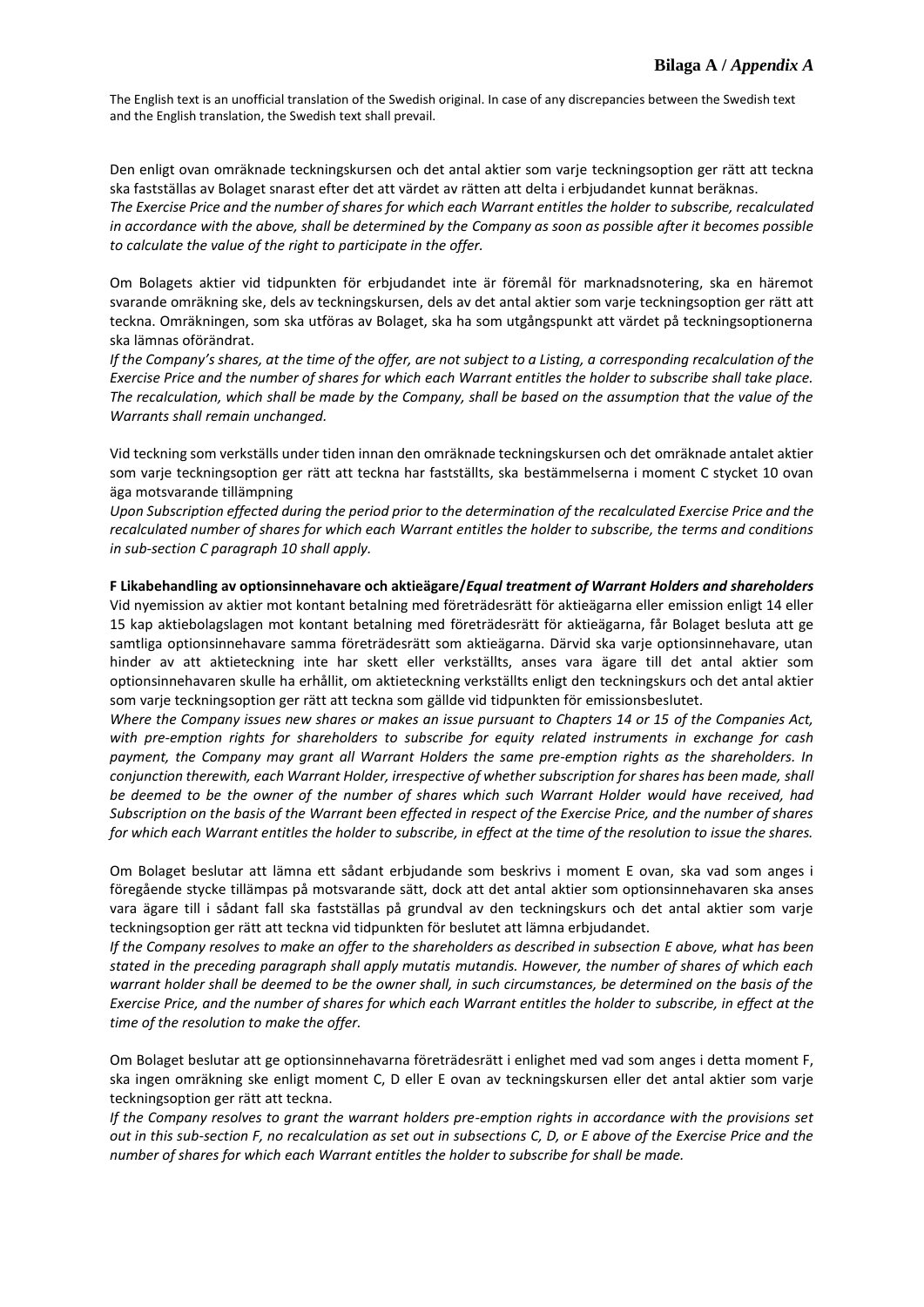# **G Utdelning/***Dividend*

Om Bolaget beslutar att lämna kontant utdelning till aktieägarna innebärande att dessa erhåller utdelning som, tillsammans med andra under samma räkenskapsår utbetalda utdelningar, överskrider 15 procent av aktiens genomsnittskurs under en period om 25 handelsdagar närmast före den dag då styrelsen för Bolaget offentliggör sin avsikt att till bolagsstämman lämna förslag om sådan utdelning, ska, vid anmälan om teckning som sker på sådan tid att därigenom erhållen aktie inte medför rätt till erhållande av sådan utdelning, tillämpas en omräknad teckningskurs och ett omräknat antal aktier. Omräkningarna ska baseras på den del av den sammanlagda utdelningen som överstiger 15 procent av aktiens genomsnittskurs under ovannämnd period (extraordinär utdelning). Omräkningarna ska utföras av Bolaget enligt följande formler:

*If the Company resolves to pay a cash dividend to shareholders resulting in that the shareholders receive dividends which, together with other dividends paid out during the same financial year, exceed 15 per cent of the average price of the share during a period of 25 trading days immediately prior to the day on which the board of directors in the Company publishes its intention to propose such dividend to the shareholders' meeting, a recalculated Exercise Price and a recalculated number of shares shall be applied in connection with application for subscription which occurs in such time that a share thereby received does not provide a right to receipt of such dividend. The recalculations shall be based on the part of the aggregate dividend amount which exceeds 15 per cent of the average price of the share during the abovementioned period (extraordinary dividend). The recalculations shall be made by the Company in accordance with the following formulae:*

Omräknad teckningskurs = (föregående teckningskurs) x (aktiens genomsnittliga marknadskurs under en period om 25 handelsdagar räknat fr.o.m. den dag då aktien noteras utan rätt till extraordinär utdelning ("aktiens genomsnittskurs")) / (aktiens genomsnittskurs ökad med den extraordinära utdelning som utbetalas per aktie). *Recalculated Exercise Price = (previous Exercise Price) x (the average quoted price of the share during a period of 25 trading days calculated from the day on which the share is listed without any right to the extraordinary dividend (the "average price of the share")) /(the average price of the share increased by the extraordinary dividend paid out per share).*

Omräknat antal aktier som varje teckningsoption berättigar till teckning av = (föregående antal aktier som varje teckningsoption berättigar till teckning av) x (aktiens genomsnittskurs ökad med den extraordinära utdelning som utbetalas per aktie) / (aktiens genomsnittskurs).

*Recalculated number of shares for which each warrant entitles the holder to subscribe = (previous number of shares for which each warrant entitles the holder to subscribe) x (the average price of the share increased by the extraordinary dividend paid out per share) / (the average price of the share).*

Aktiens genomsnittskurs beräknas i enlighet med bestämmelserna i moment C ovan. *The average price of the share shall be calculated in accordance with the provisions set out in sub-section C above.*

Enligt ovan omräknad teckningskurs och omräknat antal aktier fastställs av Bolaget två bankdagar efter utgången av ovan angiven period om 25 handelsdagar och ska tillämpas vid teckning som verkställs därefter.

*The Exercise Price and number of shares, recalculated as set out above, shall be determined by the Company two business days after the expiry of the above-mentioned period of 25 trading days and shall apply to each subscription effected thereafter.*

Vid teckning som verkställs under tiden innan den omräknade teckningskursen och det omräknade antalet aktier har fastställts, ska teckning verkställas i enlighet med bestämmelserna i moment C sista stycket ovan. *During the period prior to the determination of the recalculated Exercise Price and the recalculated number of shares, Subscription shall be effected in accordance with the provisions in sub-section C last section above.*

# **H Minskning av aktiekapitalet/***Reduction of share capital*

Om Bolagets aktiekapital skulle minskas med återbetalning till aktieägarna och sådan minskning är obligatorisk ska tillämpas en omräknad teckningskurs liksom ett omräknat antal aktier som varje teckningsoption ger rätt att teckna.

*If the Company's share capital is reduced though a repayment to the shareholders, and such reduction is compulsory, a recalculated Exercise Price and a recalculated number of shares for which each Warrant entitles the holder to subscribe, shall be applied.*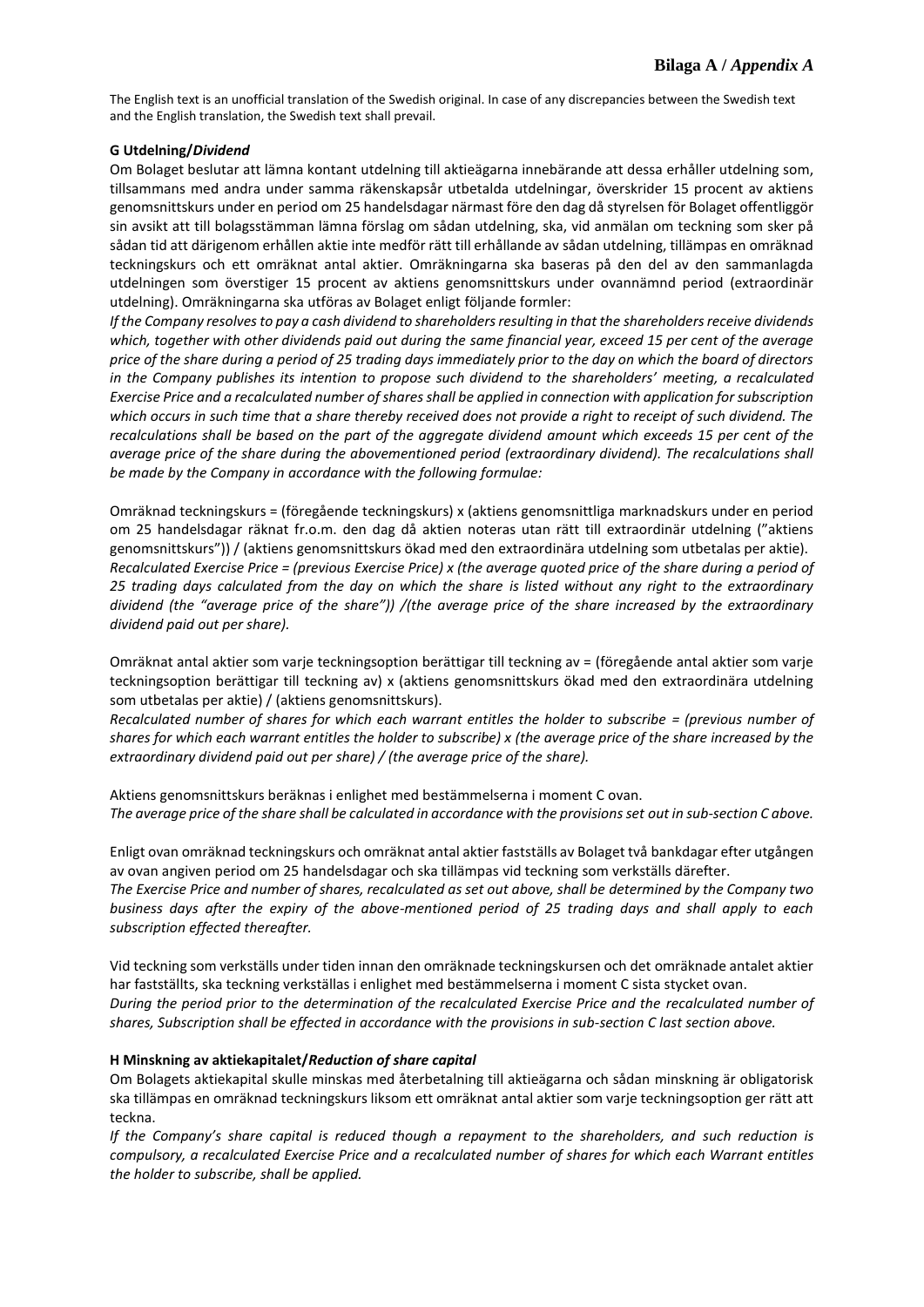Omräkningen genomförs av Bolaget enligt följande: *The recalculations shall be made by the Company in accordance with the following formulae:*

Omräknad teckningskurs = (föregående teckningskurs) x (aktiens genomsnittliga marknadskurs under en period om 25 handelsdagar räknat från och med den dag då aktien noteras utan rätt till återbetalning ("aktiens genomsnittskurs")) /(aktiens genomsnittskurs ökad med det belopp som återbetalas per aktie) *Recalculated Exercise Price = (previous Exercise Price) x (the average quoted price of the share during a period of 25 trading days calculated from the day on which the share is listed without any right to participate in the distribution (the "average price of the share")) /(the average price of the share increased by the amount repaid per share) .*

Omräknat antal aktier = (föregående antal aktier som varje teckningsoption ger rätt att teckna) x (aktiens genomsnittskurs ökad med det belopp som återbetalas per aktie) / (aktiens genomsnittskurs) *Recalculated number of shares for which each Warrant entitles the holder to subscribe = (previous number of shares for which each Warrant entitled the holder to subscribe) x (the average price of the share increased by the amount repaid per share) / (the average price of the share).*

Aktiens genomsnittskurs beräknas i enlighet med bestämmelserna i moment C ovan. *The average price of the share is calculated in accordance with the provisions set out in sub-section C above.*

Vid omräkning enligt ovan och där minskningen sker genom inlösen av aktier, ska istället för det faktiska belopp som återbetalas per aktie användas ett beräknat återbetalningsbelopp enligt följande:

*In carrying out the recalculations according to the above and where the reduction is made through redemption of shares, instead of using the actual amount which is repaid for each share, an amount calculated as follows shall be applied:*

Beräknat återbetalningsbelopp per aktie = (det faktiska belopp som återbetalas per inlöst aktie minskat med aktiens genomsnittliga marknadskurs under en period om 25 handelsdagar närmast före den dag då aktien noteras utan rätt till att delta i minskningen ("aktiens genomsnittskurs"))/ (det antal aktier i Bolagets som ligger till grund för inlösen av en aktie minskat med talet 1)

*Calculated amount to be repaid for each share = (the actual amount repaid for each redeemed share reduced by the average market price of the share during a period of 25 trading days immediately prior to the day on which the share is listed without any right to participate in the reduction (the "average price of the share")) / (the number of shares of the Company which carry an entitlement to the redemption of one share, reduced by 1).*

Aktiens genomsnittskurs beräknas i enlighet med bestämmelserna i moment C ovan. The average exchange price is calculated in accordance with the provisions set out in *sub-section C above*.

Den enligt ovan omräknade teckningskursen och det omräknade antalet aktier som varje teckningsoption ger rätt att teckna ska fastställas av Bolaget två bankdagar efter utgången av den angivna perioden om 25 handelsdagar och ska tillämpas vid aktieteckning som verkställs därefter.

*The Exercise Price and number of shares for which each Warrant entitles the holder to subscribe, recalculated as set out above, shall be determined by the Company two Business Days after the expiry of the above-mentioned period of 25 trading days, and shall apply to each Subscription effected thereafter.*

Vid teckning som verkställs under tiden innan den omräknade teckningskursen och det omräknade antalet aktier som varje teckningsoption ger rätt att teckna har fastställts, ska bestämmelserna i moment C stycket 10 ovan äga motsvarande tillämpning

*During the period prior to the determination of the recalculated Exercise Price and the recalculated number of shares for which each Warrant entitles the holder to subscribe, Subscription shall only be effected on a preliminary basis. Definitive registration in Securities Accounts shall be made following determination of the recalculated Exercise Price and the recalculated number of shares for which each Warrant entitles the holder to subscribe.*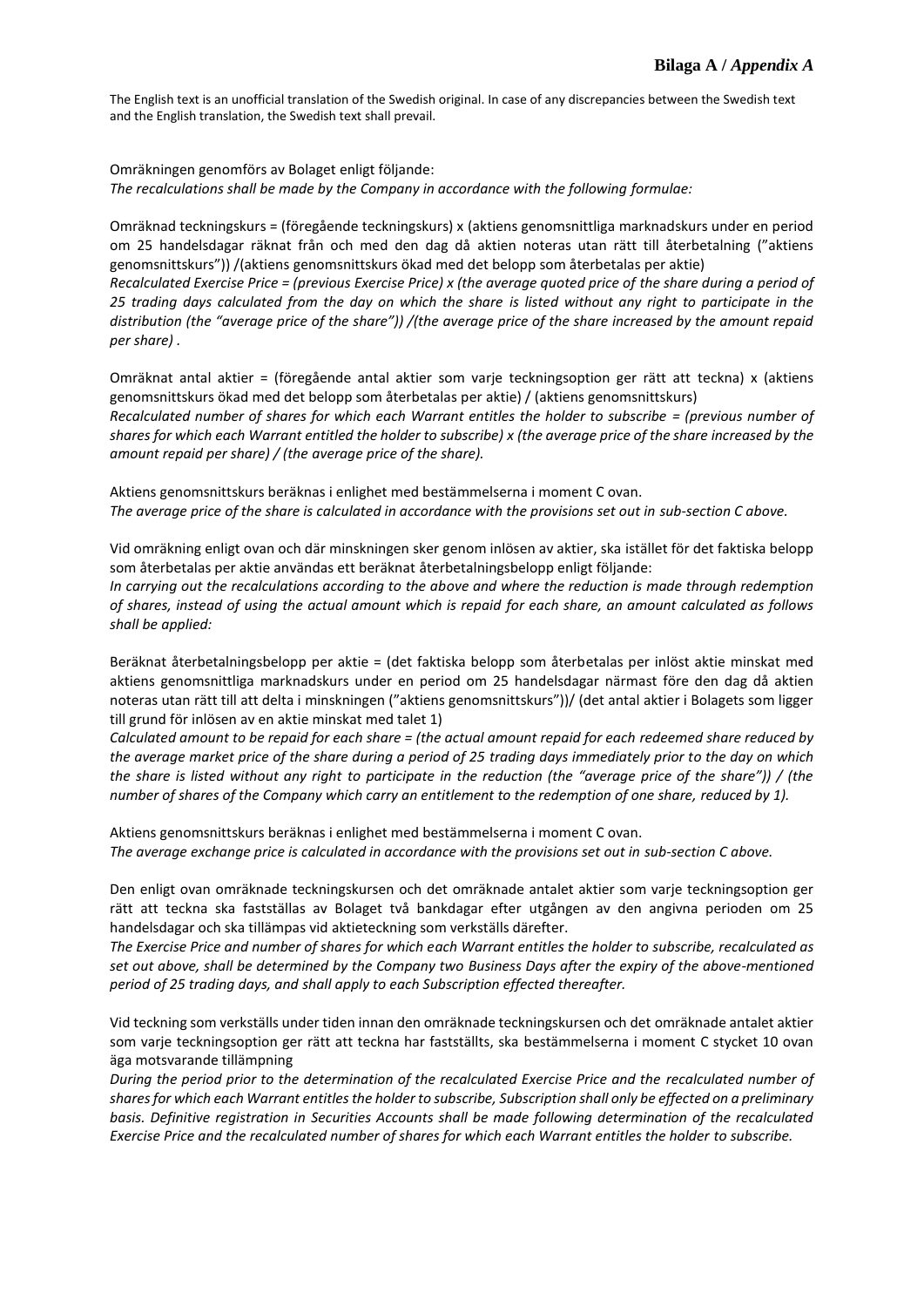Om Bolagets aktiekapital skulle minskas genom inlösen av aktier med återbetalning till aktieägarna och sådan minskning inte är obligatorisk, men där, enligt Bolagets bedömning, minskningen med hänsyn till dess tekniska utformning och ekonomiska effekter är att jämställa med minskning som är obligatorisk, ska omräkning av teckningskursen och det antal aktier som varje teckningsoption ger rätt att teckna ske med tillämpning så långt möjligt av de principer som anges i detta moment H.

*If the Company's share capital is reduced through redemption of shares with repayment to the shareholders, where such reduction is not compulsory, but where, in the opinion of the Company, the reduction, due to its technical structure and its financial effects, is equivalent to a compulsory reduction, the recalculation of the Exercise Price and the number of shares for which each Warrant entitles the holder to subscribe shall be made, to the greatest extent possible, in accordance with the principles stated above in this sub-section H.* 

Om Bolagets aktier vid tidpunkten för minskningen inte är föremål för marknadsnotering, ska en häremot svarande omräkning av teckningskursen ske. Omräkningen, som ska utföras av Bolaget, ska ha som utgångspunkt att värdet på teckningsoptionerna ska lämnas oförändrat.

*If the Company's shares, at the time of the reduction of the share capital, are not subject to a Listing, a corresponding recalculation of the Exercise Price and the number of shares for which each Warrant entitles the holder to subscribe shall take place. The recalculation, which shall be made by the Company, shall be based on the assumption that the value of the Warrants shall remain unchanged.*

### **I Omräkning ska leda till skäligt resultat/***Recalculation shall give a reasonable result*

För det fall Bolaget genomför åtgärd som avses i moment A-E, G eller H ovan och skulle, enligt Bolagets bedömning, tillämpning av härför avsedd omräkningsformel, med hänsyn till åtgärdens tekniska utformning eller av annat skäl, inte kunna ske eller leda till att den ekonomiska kompensation som optionsinnehavarna erhåller i förhållande till aktieägarna inte är skälig, ska Bolaget genomföra omräkningen av teckningskursen och det antal aktier som varje teckningsoption ger rätt att teckna på sätt Bolaget finner ändamålsenligt i syfte att omräkningen leder till ett skäligt resultat.

*Should the Company take actions such as those stated in sub-sections A-E, G or H above and if, in the Company's opinion, application of the recalculation formula established for such action, taking into account the technical framework of such action or for other reasons, could not be made or would result in the Warrant Holders receiving, in relation to the shareholders, economic compensation that is not reasonable, the Company shall, subject to prior written approval by the board of directors of the Company, make the recalculation of the Exercise Price, and the number of shares for which each Warrant entitles the holder to subscribe, in such a manner as the Company determines is appropriate to ensure that the recalculation gives a reasonable result.*

#### **J Avrundning/***Rounding off*

Vid omräkning av teckningskursen enligt ovan ska denna avrundas till helt tiotal öre, varvid fem öre ska avrundas nedåt och antalet aktier avrundas till två decimaler.

*On recalculation of the Exercise Price in accordance with the above, the Exercise Price shall be rounded off to the nearest SEK 0.10, for which purposes SEK 0.05 shall be rounded downwards and the number of shares shall be rounded off to two decimal places.*

# **K Fusion enligt 23 kap 15 § aktiebolagslagen/***Mergers according to Chapter 23, section 15 of the Companies Act*

Om bolagsstämman skulle godkänna en fusionsplan enligt 23 kap 15 § aktiebolagslagen, varigenom Bolaget ska uppgå i annat bolag, får anmälan om teckning därefter ej ske.

*In the event the general meeting approves a merger plan in accordance with Chapter 23, section 15 of the Companies Act, pursuant to which the Company is to be merged into another company, applications for Subscription may not thereafter be made.*

Senast en månad innan Bolaget tar slutlig ställning till fråga om fusion enligt ovan, ska optionsinnehavare genom meddelande enligt punkten 11 nedan underrättas om fusionsavsikten. Underrättelsen ska innehålla en redogörelse över det huvudsakliga innehållet i fusionsplanen samt en erinran om att teckning inte får ske efter att beslut om fusion fattats av bolagsstämman.

*Not later than one month prior to a final determination by the Company in respect of a merger as set forth above, notice shall be given to Warrant Holders in accordance with section 11 below in respect of the proposed merger.*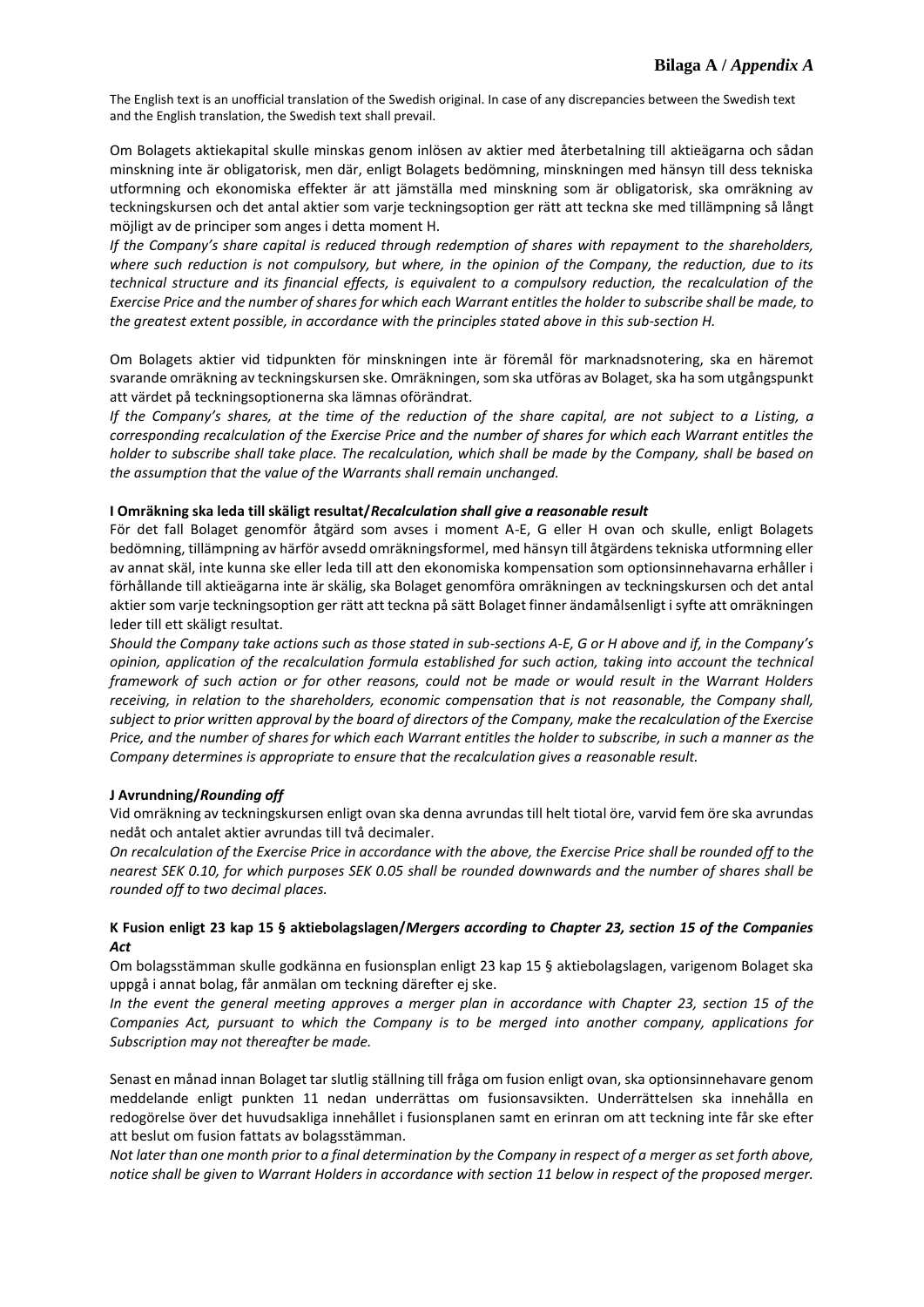*Such notice shall include the main aspects of the proposed merger plan and a reminder that applications for Subscription may not be made following a final decision regarding the merger in accordance with the provisions set forth in the preceding paragraph.*

Om Bolaget lämnar underrättelse om fusion enligt ovan, ska optionsinnehavare – oavsett vad som i punkten 4 ovan sägs om tidigaste tidpunkt för anmälan om teckning – äga rätt att göra anmälan om teckning från den dag då underrättelsen om fusionsavsikten lämnats, förutsatt att teckning kan verkställas senast på femte vardagen före den bolagsstämma, vid vilken fusionsplanen, varigenom Bolaget ska uppgå i annat bolag ska godkännas.

*In the event the Company gives notice regarding a proposed merger in accordance with the above, each Warrant Holder, irrespective of that which is set forth in section 4 above regarding the earliest time at which applications for Subscription may be made, shall be entitled to apply for Subscription commencing on the date on which notice is given regarding the proposed merger, provided that it is possible to effect Subscription not later than the fifth weekday prior to the general meeting at which the merger plan, pursuant to which the Company is to be merged into another company, is to be approved.*

# **L Fusion enligt 23 kap 28 § aktiebolagslagen/***Mergers according to Chapter 23, Section 28 of the Companies Act*

Om Bolagets styrelse upprättar styrelse en fusionsplan enligt 23 kap 28 § aktiebolagslagen, eller annan motsvarande associationsrättslig lagstiftning, ska följande gälla.

*If the Company draws up a merger plan in accordance with Chapter 23, Section 28 of the Companies Act, the following shall apply.*

Äger ett moderbolag samtliga aktier i Bolaget, och offentliggör Bolagets styrelse sin avsikt att upprätta en fusionsplan enligt 23 kap 28 § aktiebolagslagen, ska Bolaget, för det fall att sista dag för anmälan om teckning enligt punkten 4 ovan infaller efter sådant offentliggörande, fastställa en ny sista dag för anmälan om teckning ("slutdagen"). Slutdagen ska infalla inom 60 dagar från offentliggörandet.

*If the parent company holds all Shares in the Company and the board of directors of the Company announces its intention to draw up a merger plan according the provisions of Chapter 23, Section 28 of the Companies Act, then the Company if the last date for Subscription according to section 4 above occurs after such announcement, shall determine a new last date for notification of Subscription (the final date). The final date shall occur within 60 days from the announcement.*

Äger en aktieägare (majoritetsaktieägaren) ensam eller tillsammans med dotterföretag aktier representerande så stor andel av samtliga aktier i Bolaget att majoritetsaktieägaren, enligt vid var tid gällande lagstiftning, har rätt att påkalla tvångsinlösen av återstående aktier och offentliggör majoritetsägaren sin avsikt att påkalla tvångsinlösen av återstående aktier, ska vad som i föregående stycke sägs om slutdagen äga motsvarande tillämpning.

*If a shareholder (the majority shareholder) alone, or jointly with subsidiaries, holds a sufficient portion of all Shares in the Company entitling the majority shareholder the right to initiate compulsory acquisition according to applicable laws of the remaining Shares in the Company and if the majority shareholder announces its intention to initiate compulsory acquisition, the preceding sub-paragraph shall apply.*

Om offentliggörandet skett i enlighet med vad som anges ovan i detta moment L, ska – oavsett vad som i punkten 4 ovan sägs om tidigaste tidpunkt för anmälan om teckning – optionsinnehavare äga rätt att göra sådan anmälan fram till slutdagen. Bolaget ska senast fyra veckor före slutdagen genom meddelande enligt punkten 11 nedan erinra optionsinnehavarna om denna rätt samt att anmälan om teckning ej får ske efter slutdagen.

*In the event the announcement has been made in accordance with what is stated in this sub-section L, shall irrespective of what is stated in section 3 above regarding the earliest date for notification of Subscription – the Warrant Holder be entitled to make such notification up to the final date. The Company shall not later than four weeks prior to the final date by notification according to section 11 below remind the Warrant Holder of such right and that notification of Subscription is not permitted after the final date.*

# **M Delning/***Division*

Om bolagsstämman skulle godkänna en delningsplan enligt 24 kap 17 § aktiebolagslagen, varigenom Bolaget ska delas genom att en del av Bolagets tillgångar och skulder övertas av ett eller flera andra aktiebolag mot vederlag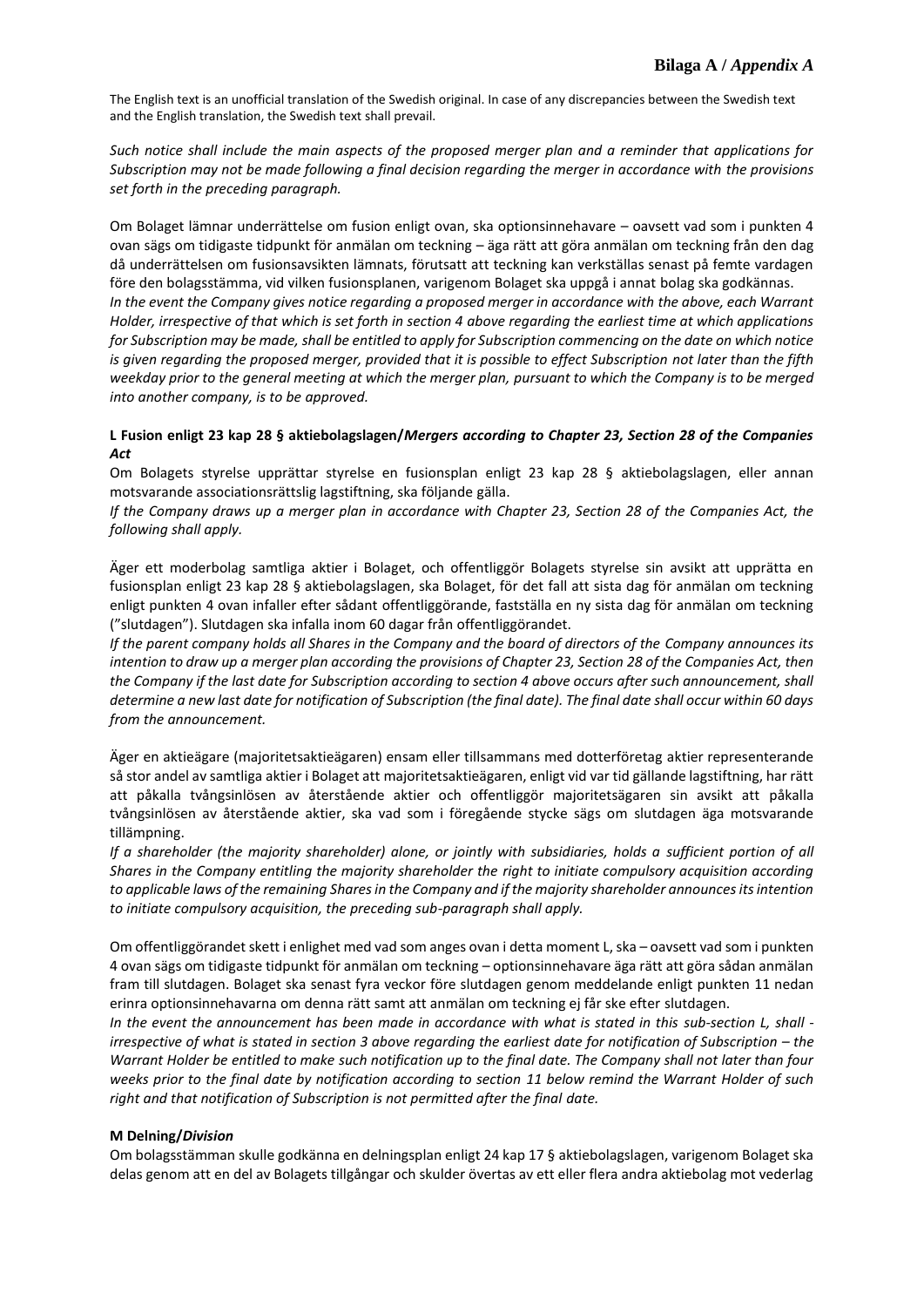till aktieägarna i Bolaget, tillämpas en omräknad teckningskurs liksom ett omräknat antal aktier som varje teckningsoption ger rätt att teckna, enligt principerna för utdelning i punkt G ovan. Omräkningen ska baseras på den del av Bolagets tillgångar och skulder som övertas av övertagande bolag.

*Where the general meeting adopts a resolution to approve a division plan pursuant to Chapter 24, section 17 of the Companies Act, pursuant to which a proportion of the assets and liabilities of the Company are taken over by two or more other companies, a recalculated Exercise Price and a recalculated number of shares for which each Warrant entitles the Warrant Holder to subscribe shall be calculated. The provisions of sub-section G regarding Dividend shall then apply mutatis mutandis. The recalculation shall be based on the proportion of the assets and liabilities of the Company that are taken over by the transferee company or companies.*

Om samtliga Bolagets tillgångar och skulder övertas av ett eller flera andra aktiebolag mot vederlag till aktieägarna i Bolaget ska bestämmelserna om likvidation enligt punkt M nedan äga motsvarande tillämpning, innebärande bl.a. att rätten att begära teckning upphör samtidigt med registrering enligt 24 kap 27 § aktiebolagslagen och att underrättelse till optionsinnehavare ska ske senast fyra veckor innan delningsplanen underställs bolagsstämman.

*Where all assets and liabilities of the companies are taken over by two or more other companies, on paying consideration to the shareholders of the Company, the provisions of sub-section M below regarding liquidation shall apply mutatis mutandis. Inter alia, this means that the right to demand Subscription shall terminate simultaneously with the registration in accordance with Chapter 24, section 27 of the Companies Act and that the Warrant Holder shall be notified no later than four weeks before the division plan shall be submitted for approval to the general meeting.*

### **N Likvidation/***Liquidation*

Om det beslutas att Bolaget ska träda i likvidation får teckning, oavsett grunden för likvidation, därefter inte ske. Rätten att begära teckning upphör samtidigt med likvidationsbeslutet oavsett om detta beslut har vunnit laga kraft.

*If it is resolved that the Company be put into liquidation, for whatever reason, Subscription may not take place thereafter. The right to demand Subscription shall terminate simultaneously with the adoption of the resolution to put the Company in liquidation, irrespective of whether such resolution has become final.*

Senast fyra veckor innan bolagsstämma tar ställning till fråga om Bolaget ska träda i likvidation enligt 25 kap aktiebolagslagen ska optionsinnehavarna genom meddelande enligt punkt 11 nedan underrättas om den planerade likvidationen. Underrättelsen ska innehålla en erinran om att teckning inte får ske efter beslut om likvidation.

*Not later than four weeks prior to the adoption of a resolution by a general meeting in respect of whether or not the Company should be put into liquidation in accordance with Chapter 25 of the Companies Act, the Warrant Holders shall be notified with respect to the planned liquidation in accordance with section 10 below. The notice shall state that subscription may not take place following the adoption of the resolution in respect of liquidation.*

Om Bolaget lämnar underrättelse om avsedd likvidation enligt ovan, ska optionsinnehavare - oavsett vad som i punkt 4 ovan sägs om tidigaste tidpunkt för teckning - äga rätt att påkalla teckning från den dag då underrättelsen lämnats, förutsatt att teckning kan verkställas före tidpunkten för den bolagsstämma vid vilken frågan om Bolagets likvidation ska behandlas.

*If the Company gives notice of a planned liquidation pursuant to the above, the Warrant Holders shall, notwithstanding the provisions of section 4 in respect of the earliest date for application for Subscription, be entitled to apply for Subscription commencing on the day on which the notice is given, provided that Subscription may be effected not later than prior to the general meeting at which the resolution regarding the liquidation of the Company shall be addressed.*

Oavsett vad som ovan sagts om att teckning inte får ske efter beslut om likvidation, återinträder rätten att begära teckning om likvidationen inte genomförs.

*Notwithstanding the provisions above pursuant to which Subscription may not take place after the adoption of a resolution regarding liquidation, the right to subscribe shall be reinstated in the event the liquidation is not carried out.*